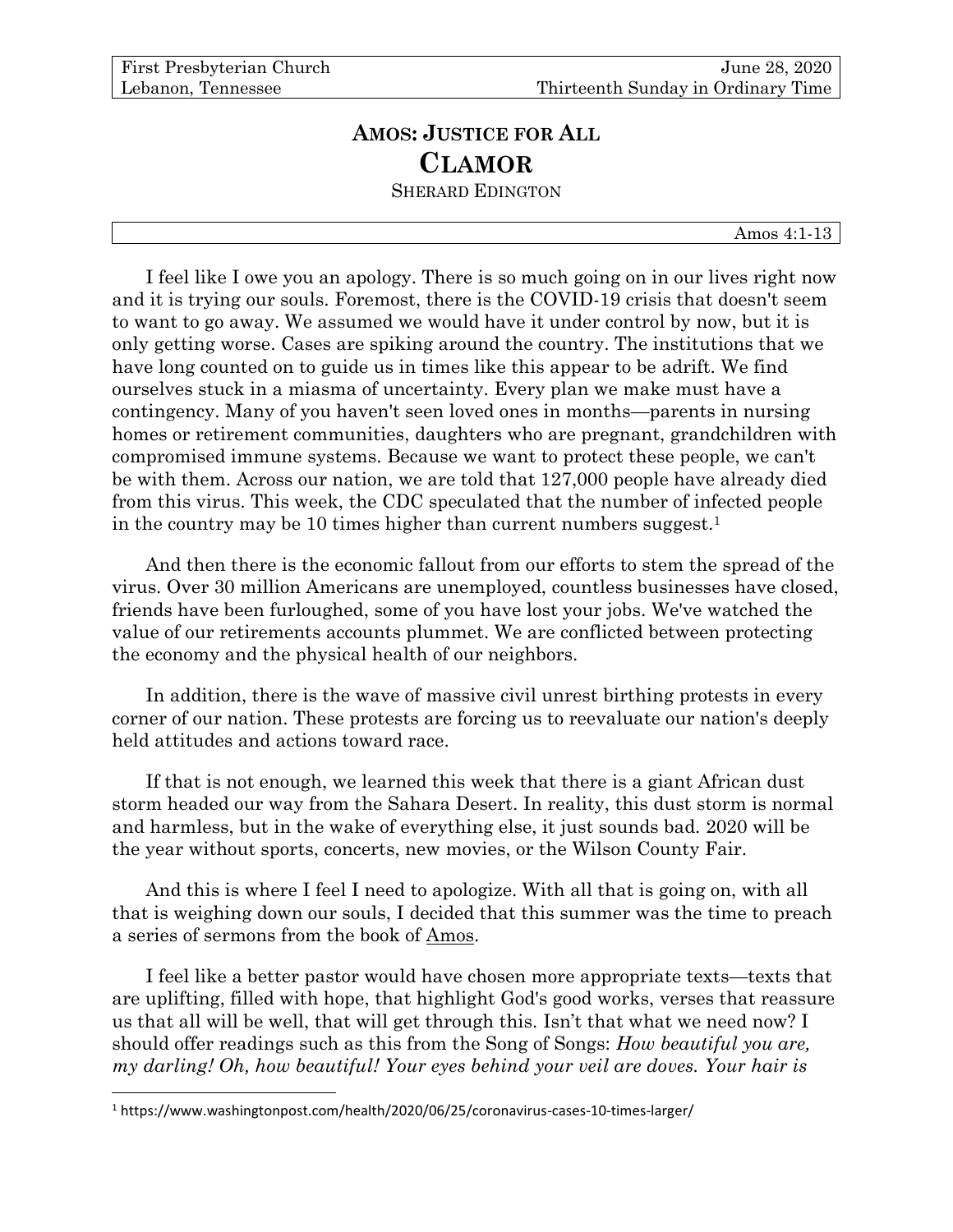*like a flock of goats descending from the hills of Gilead*. Or from this morning's Call to Worship: *Happy are the people who know the festal shout!* Or from Psalm 150: *Praise God in his sanctuary; praise him in his mighty heavens… Let everything that has breath praise the Lord*. But no, I had to go and choose Amos. It's like you are drowning and I throw you an anvil.

Amos is the 7th century BC prophet who traveled to Israel to preach God's promise of judgment against a people who have grievously sinned. So far, Amos has not offered us any word that seems hopeful, any word that offers comfort—just God's promise to send fire on the transgressors, to destroy their cities, to crush the people. If you hoped that today's passage would bring us a rainbow, well, you will be disappointed. Today's reading takes us to an even darker place. Today's reading is an anvil.

In the first three chapters of this book, Amos has provided us with a list of indictments against the wealthy and powerful of Israel. Amos tells us how these people have trampled the rights of the innocent, how they sell the needy for a pair of sandals, how they find the poor person who has next to nothing and take even that. They build their wealth on the backs of the vulnerable. They oppress. They bring *violence and robbery*.

This list of indictments continues in chapter 4. In the first of three sections in this chapter, Amos rails against the rich, self-indulgent women who inhabit the city of Samaria—the capital city of Israel. In a most unflattering image, he refers to them as the *cows of Bashan*. I don't believe that he's impugning their appearance but rather condemning their lifestyle. Bashan was a high plateau just outside Israel known for its lush pastures. Animals raised there were legendary for their quality. A cow of Bashan would spend its day grazing a smorgasbord of foliage, never needing to search for its food. All they had to do was eat and sleep.

The wealthy women of Samaria spent their days like these cows. They were absorbed in self-indulgence, calling out to their husbands, *bring something to drink*. They can afford this lifestyle because, as Amos tells us, they have *oppressed the poor*, and *crushed the needy*. Amos promises that God will judge them. He writes, *The time is surely coming upon you, when they shall take you away with hooks.* Yes, that is the terrible fate that Amos declares, that these people will be dragged away with hooks.

The second section of chapter 4 concerns worship. To put it briefly, Amos condemns the wealthy for their hypocritical worship. They act righteous and are oblivious to their sins. They offer exorbitant sacrifices to God to impress everyone with their inflated piety. God is not impressed.

The third section of chapter 4 is the part I read earlier. This section is likely the weightiest anvil that Amos will throw at us.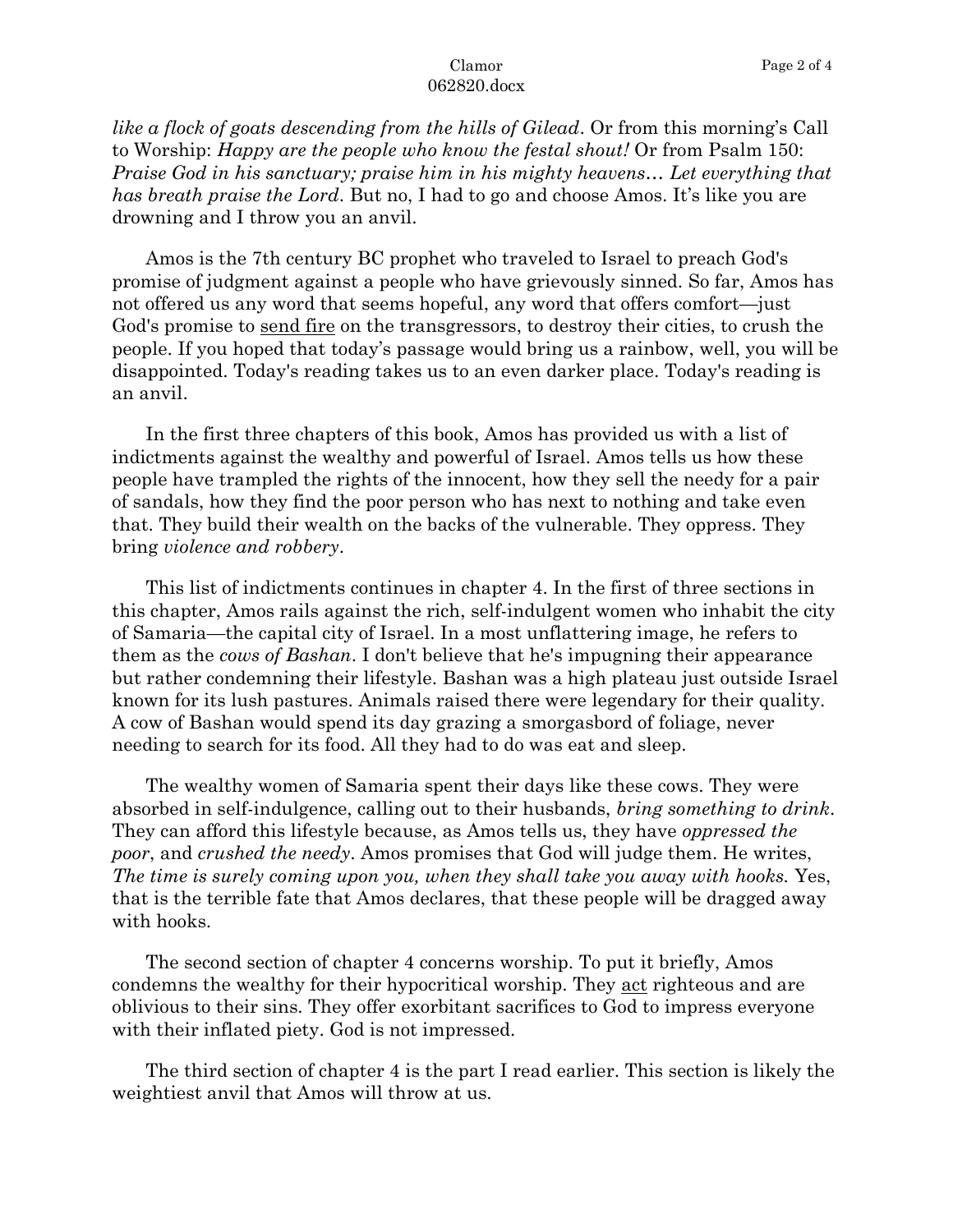This section begins with five statements outlining five disasters that God has (or will) visit upon the people of Israel. Each of these statements concludes with this refrain: *yet you did not return to me, says the Lord*. This refrain gives this section the feel of a worship liturgy. It is like a confession of sin.

In the first of these five statements, God says, *I gave you cleanness of teeth in all your cities*. Now that may sound like God is your dental hygienist scraping tartar from under your gums, but that is not it at all. *Cleanness of teeth* is an ancient Hebrew idiom for 'being hungry.' Let's say a friend asks if you want dinner. If you are hungry, you respond, "You bet. My teeth are clean." Literally, this means there are no food particles left from the last time you ate. It's been so long since your meal that your teeth are clean. What God is saying is, *I brought hunger and a scarcity of food on your people. Yet you did not return to me*. This is the first statement.

In the rest of these five statements, God tells the people, *I withhold the rains and ruined your harvest, yet you did not return to me. I sent blight and disease on your crops, yet you did not return to me. I sent pestilence on your people, yet you did not return to me. I sent invading armies to overthrow your people, yet you did not return to me.*

We read these statements and the question that comes to mind is 'why?' Why does God do these things? Why does God send hunger and drought and famine and disease and invasions to Israel? Was this as punishment for the sins of the people? For an answer to this, we need to turn to the book of Leviticus.

The book of Leviticus is one of the first five books of scripture. For the people of Amos' day, this was their bible. They would be familiar with its message.

In the book of Leviticus in chapter 26, God says, *If you follow my statutes and keep my commandments and observe them faithfully, I will give you rich crops, security, peace, safety. I will look with favor upon you and give you many children. I will walk among you and will be your God and you shall be my people.* The promise here is that God will bless those who are faithful.

But Leviticus continues and God says, *If you will not obey me, and do not observe all these commandments, then I will bring terror upon you—disease, failed crops, broken communities, and more*. And God doesn't stop there. *If you continue to be hostile to me, I will continue to plague you seven-fold for your sins. Wild animals shall attack your children and your livestock. I will decrease the numbers of your people.* God paints this dreadful picture of death and destruction if the people continue their hostility toward God.

The good news is that God concludes by saying, *But if [you] confess [your] iniquities… then I will remember my covenant.*